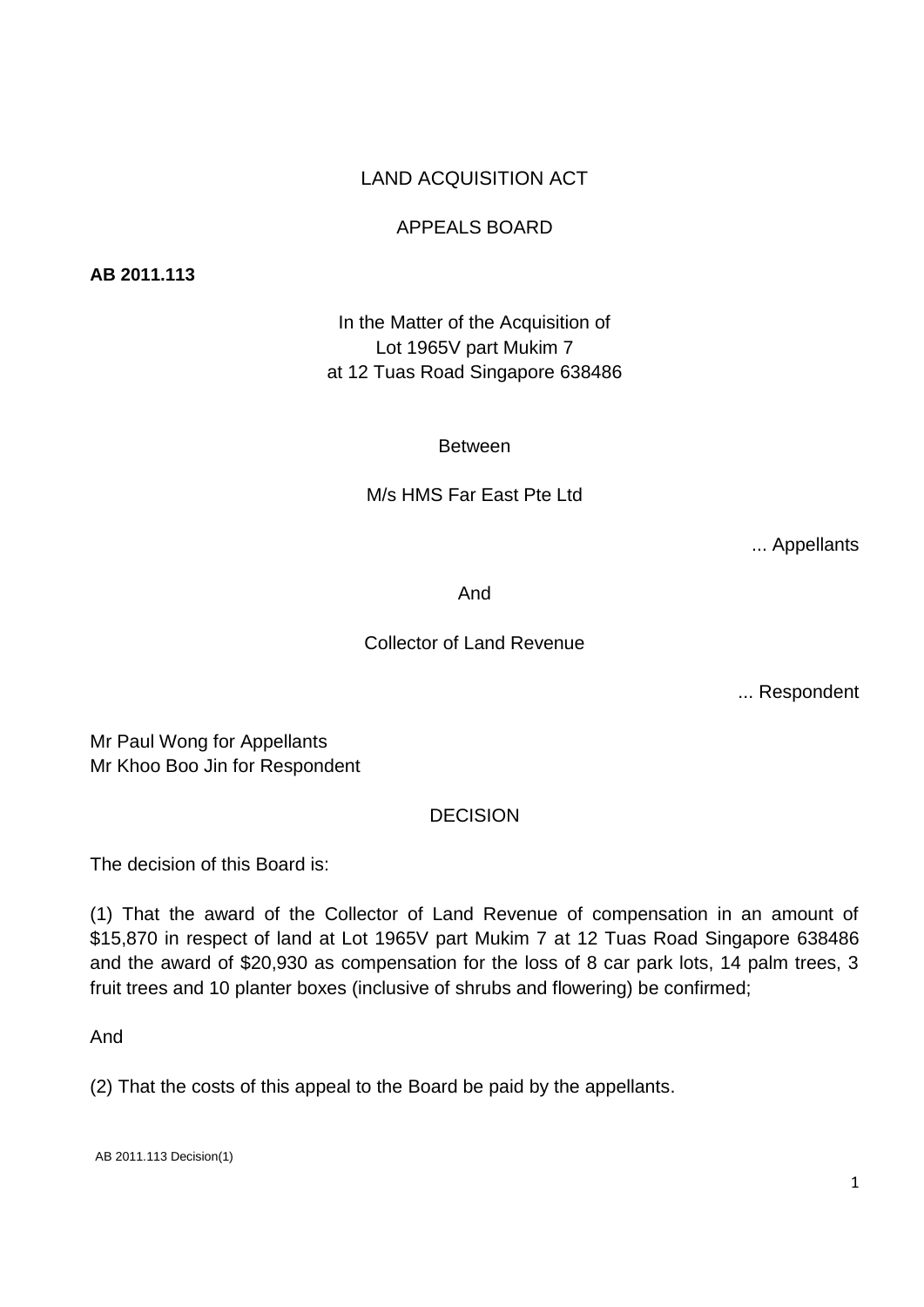### *Introduction*

- 1. This is an appeal by a company, a sublessee of Jurong Town Corporation ("JTC") industrial land ("Appellant company") against: a) the compensation of \$15,870 awarded by the Collector of Land Revenue ("the Collector") for the part-lot acquisition of Lot 1965V MK 7, also known as 12 Tuas Road ("the Property") under the Land Acquisition Act (Cap 152),("the Act"); and b) the compensation amount of \$20,930 for the loss of 8 car park lots, 14 palm trees, 3 fruit trees and 10 planter boxes (inclusive of shrubs and flowering).
- 2. The issues are: a) the appropriate method for assessing the compensation payable to the Appellant company, whether the claim be for the market value of the acquired land under sections 33(1)(a) read with 33(5)(e) of the Act or in the alternative, for "the damage sustained …. by reason of the acquisition injuriously affecting .." the Appellant company's remaining land under section 33(1)(d) of the Act or by severance under section 33(1)(c); b) whether the Appellant company have proved their claim for \$980,000 for compensation relating to the acquired land; c) whether the Appellant company's claims of \$913,662 for loss of 14 palm trees, turfing and designed landscape (shrubs and flowering) and projected expenses for an additional cleaner, additional security guard services, maintenance of security closed circuit television services and erecting an auto-barrier for the car park, are compensable under section  $33(1)(c)$  or (d) of the Act; and d) if the claims are compensable, whether the Appellant company have proved their claim of \$913,662 as losses, costs and expenses suffered or reasonably to be incurred as a result of the land acquisition.
- 3 *Acquisition Date and Purpose* The land, which was acquired ("acquired land") was gazetted for land acquisition under the Act on 11 January 2011 ("acquisition date") for the public purpose of (i) the construction of the Tuas West Mass Transit (MRT) Extension; and (ii) road works along the Pan Island Expressway, Tuas Road, Pioneer Road, Tuas West Road, Tuas West Drive and Tuas South Avenue 3.
- 4. *Appellant, their business and the Property* The appellant is HMS Far East Pte Ltd, a ship supplier providing services in the international shipping and maritime industry, including supplies and catering to ships with storage facilities for frozen and chilled goods, dry provisions, technical stores, offshore equipment, safety and security equipment, bonded goods, ship spare parts and other valuable goods. The business is operational 24/7 with about 25 trucks moving in and out of the Property for delivery to ships and about 90 supplier trucks moving in and out daily. The Appellant Company has an industrial storage facility, a purpose built detached building, standing on the Property. The Property, with a land area of 12,758.1square metre ("sqm") and built up to a developed plot ratio of 0.66, has an approved development plot ratio of 1.4.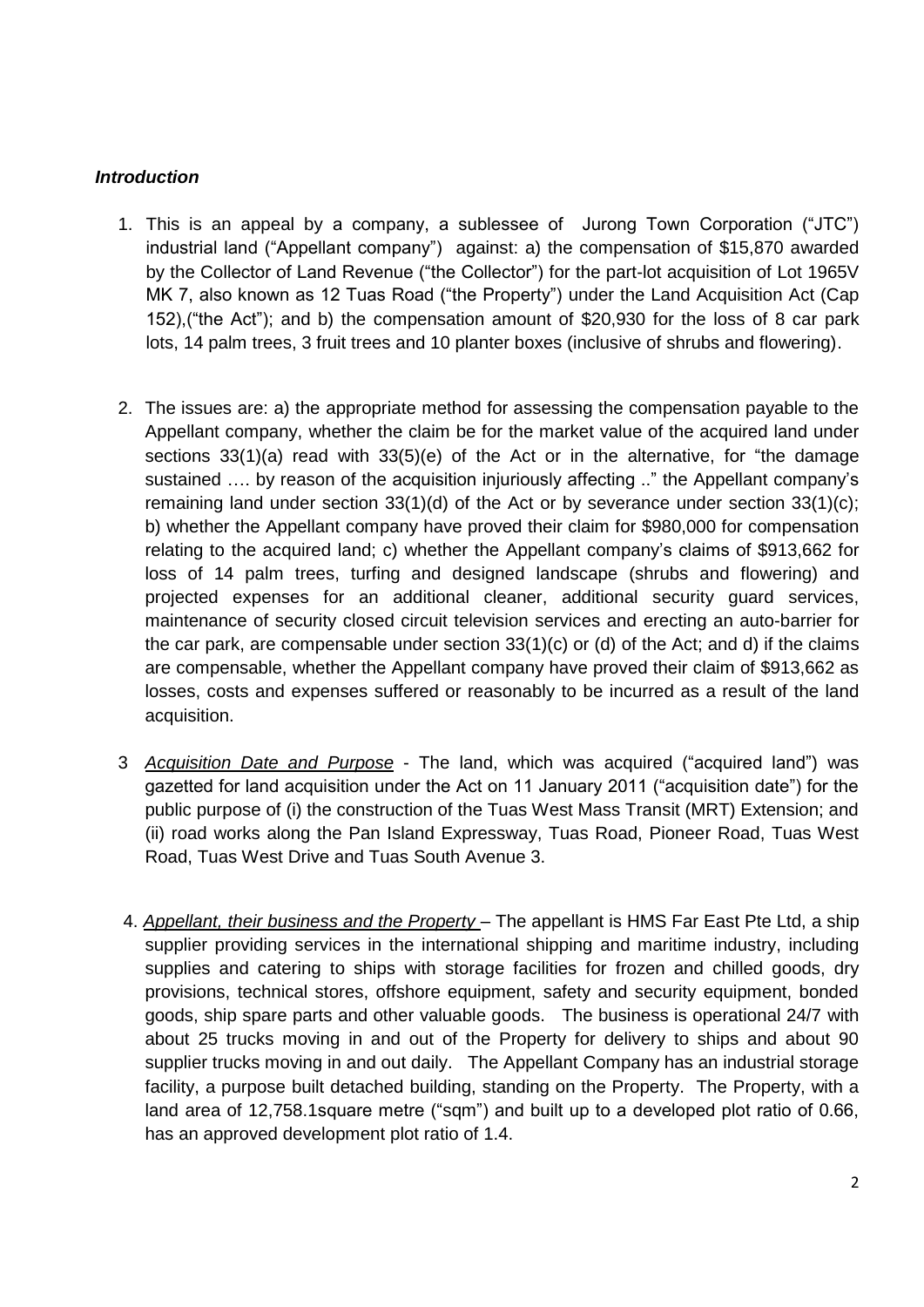- 5. *The Acquired Land* The acquired land is a rectangular strip of area 841.8 sqm (6.6% of the Property) running 150 metres along the front boundary of the Property adjoining Tuas Road, extending for a depth of up to 5.6 metres into the Property. Urban Redevelopment Authority's ("URA") guidelines specify a minimum road buffer within which lies a green buffer. About 53% of the acquired land fell within the green buffer. The following were on the acquired land - a part of a plastered wall, chain link fencing, 3 flag poles, turfing, a guardhouse cum bin centre, part of the tarmac driveway, a motorised sliding gate, a pedestrian gate, 41 car parking lots, 14 palm trees and 3 fruit trees.
- 6. *Reinstatement by the Land Transport Authority and Collector's Award* It is not disputed that after Collector took possession of the land, the Land Transport Authority ("the LTA") spent \$731,564.35 building a new guardhouse at the new entrance and new exit (with a closed circuit television ("CCTV"), Public Announcement ("PA"), fire alarm systems and related civil and electrical works), two sliding gates, boundary wall, external drains, flag pole footing, lighting, footpath, 5 planter boxes, 33 carpark lots, pedestrian gate (including the card access systems, CCTV systems and HMS signage) and relocating the PUB water meter chamber and undertaking sanitary works. Collector awarded \$12,130 for the 8 car park lots, 14 palm trees and 3 fruit trees and \$8,800 for 10 planter boxes, all of which were not reinstated.
- 7. *Relevant details of the Sublease for the Property (including the acquired land)* JTC holds a 99 year lease granted by the State for the Property. JTC had subleased the Property to Hitachi Koki (Singapore) Pte Ltd ("Hitachi") for 30 years from 1 November 1990 to 31 October 2020, with an option to renew for another 30 years, provided that on expiry, there were no sublease breaches. Hitachi did not pay an upfront land premium to JTC for the 30 year sublease. They paid an annual land rent in monthly instalments to JTC, based on the total land area of the Property. The annual land rent was subject to yearly reviews with a ceiling on the increase fixed at 5.5% of the immediate preceding year's rent.<sup>1</sup> If the sublease was renewed, the new annual land rent payable to JTC would be set at the JTC market rate as at renewal date. On 8 January 2010, the Appellant Company bought Hitachi's sublease interest in the Property with the industrial facility and ancillary facilities thereon for \$6,950,000.00. They said that they had made improvements to the Property (building and open areas) for their business costing \$7,124,956.98. As at acquisition date, the remainder sublease term was 9 years, 9 months and 20 days or about 9.8 years ("remainder sublease term") and the JTC annual land rent was \$13.06 per sqm.

#### **Relevant Provisions of the Act**

8. The relevant provisions of the Act, section 33, subsections (1)(a), (c) and (d) and (5)(e), are as follows:

 $^1$  QKW1 -26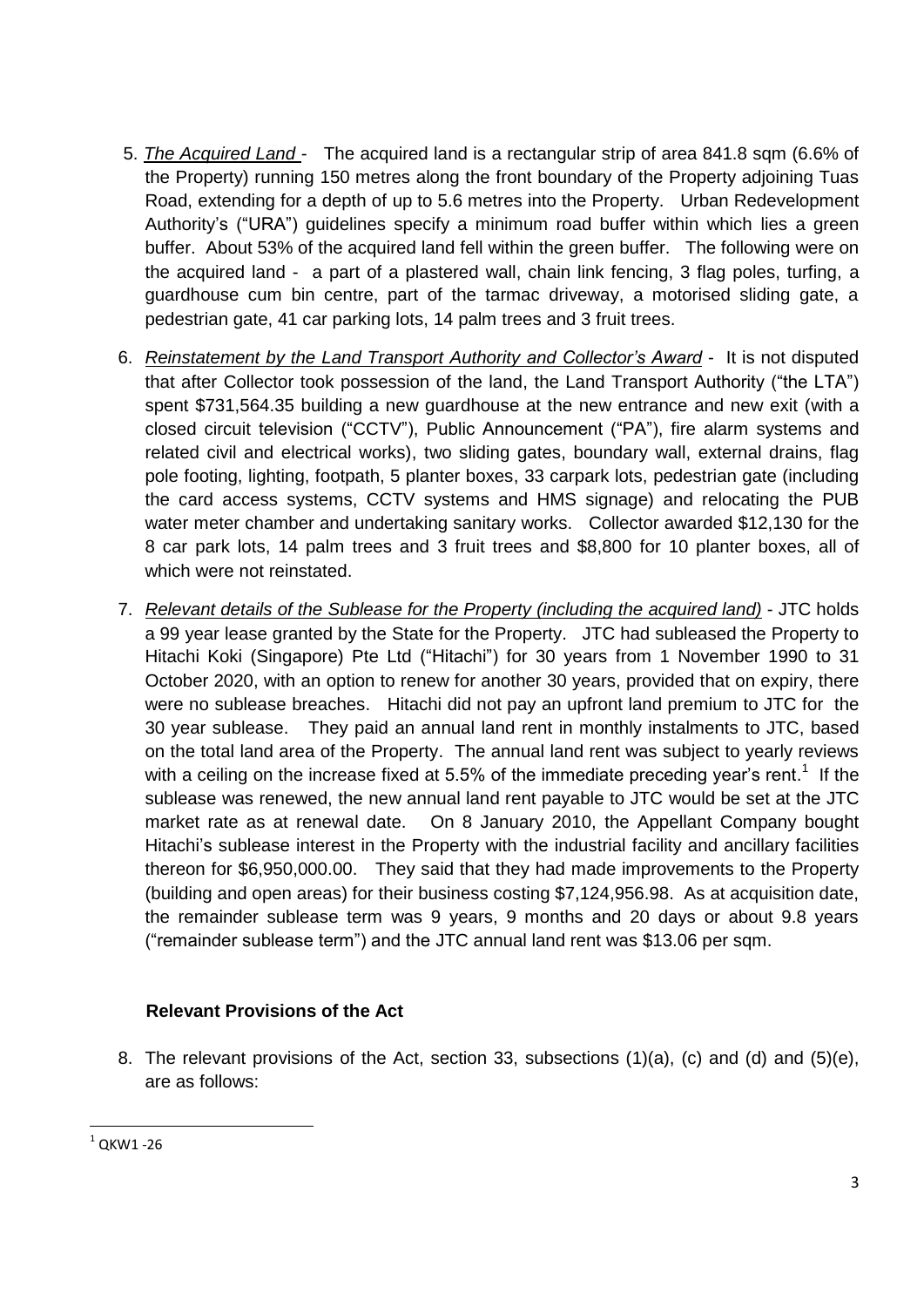Section 33(1) –

- (1) In determining the amount of compensation to be awarded for land acquired under this Act, the Board shall take into consideration the following matters and no others:
	- (a) where the date of acquisition of the land is on or after  $12<sup>th</sup>$  February 2007, the market value of the acquired land -

Section 33(1) (c) and  $(d)$  –

(1) In determining the amount of compensation to be awarded for land acquired under this Act, the Board shall take into consideration the following matters and no others:

…………………………

- (c) the damage, if any, sustained by the person interested at the time of the Collector's taking possession of the land by reason of severing that land from his other land;
- (d) the damage, if any, sustained by the person interested at the time of the Collector's taking possession of the land by reason of the acquisition injuriously affecting his other property, whether movable or immovable, or in any other manner;

Section 33(5)(e) –

- (5) For the purpose of subsection  $(1)$   $(a)$ 
	- (e) the market value of the acquired land shall be deemed not to exceed the price which a bona fide purchaser might reasonably be willing to pay, after taking into account the zoning and density requirements and any other restrictions imposed under the Planning Act (Cap 232) as at the date of acquisition and any restrictive covenants in the title of the acquired land ….."
- 9. *Onus and Standard of Proof -* Under section 25(3) of the Act, the Appellant Company has the onus of proving on a balance of probabilities that the Collector's award is inadequate.<sup>2</sup> Case law has recognised that an appellant in a land acquisition case is analogous to a plaintiff.
- 10.The first part of this judgement deals with the method of valuation and the compensation payable to the Appellant Company for the land acquisition. The second part deals with whether the amounts claimed by the Appellant company under section 33(1)(c) and (d) of the Act as losses, costs and expenses arising out of the acquisition, are compensable.

<sup>&</sup>lt;sup>2</sup> Assistant Development Officer, Bombay v Tayaballi AIR 1933 BOM 361 at 365, Chuah Say Hai & Ors v Collector of Land Revenue, Kuala Lumpur [1967] 2 MLJ 99 at pg 101.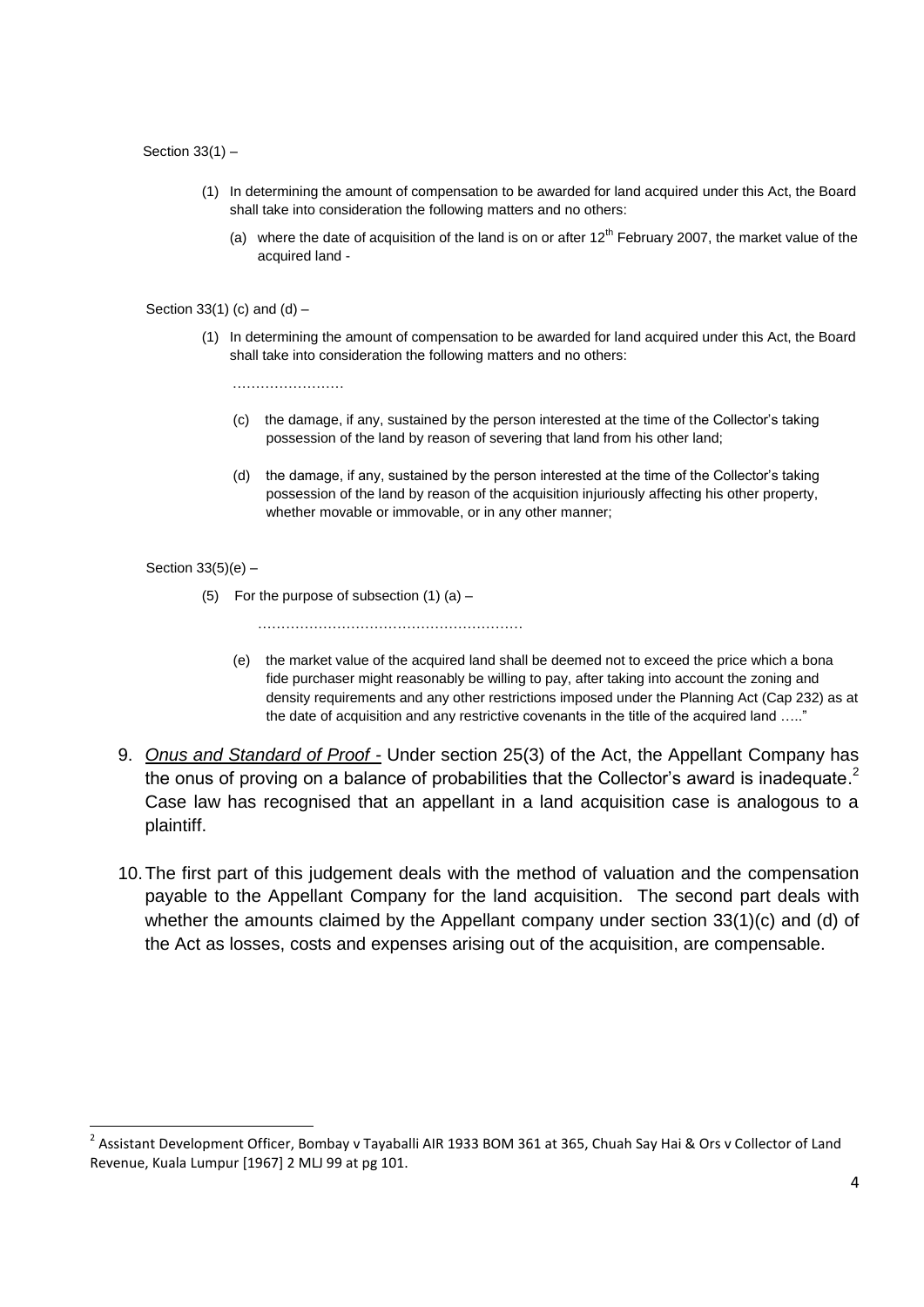#### **Issue**

- 11. The issue is: should the acquired land be valued or the damage be assessed:
	- a) *On the Collector's basis that the acquired land* is a strip of land as described in paragraphs 5 to 7 herein and comprised in a JTC sublease with a remainder term of 9.8 years as at acquisition date; or
	- b) *On Appellant company's basis:* that using the "before and after acquisition" valuation method "used in conjunction with the comparison method incorporating the residual method" based on the highest and best use of the Property at a maximum development plot ratio of 1.4 and applied to a sublease term of 39.81 years, the compensation award, whether it be the market value of the acquired land under sections 33(1)(a) read with 33(5)(e) or the damage by reason of the acquisition injuriously affecting the remaining Property under section 33(1)(d) or the damage by severance under section 33(1)(c) should take into account the value of the loss of the potential Gross Floor Area ("GFA") or potential Gross Internal Area ("GIA") consequent upon acquisition, for which they should be compensated. Before acquisition, the Property (including the 841.8sqm acquired land) with an area of 12,758.1 sqm and with an existing plot ratio of 0.66, could have been redeveloped or built up to a maximum GFA of 17,861.34sqm based on the maximum development plot ratio of 1.4 under Masterplan 2008. With the loss of the acquired land, the potential maximum GFA had been reduced by 1,178.52sqm.
- 12. *Common Valuation Methods* The common methods of valuation stated in the Singapore Institute of Surveyor and Valuers ("SISV), Valuation Standards and Guidelines (2000) for properties are the Comparison Method, the Cost Method, the Income Method, the Residual Method and the Profits Method<sup>3</sup>. A brief outline of SISV's description of the first 4 methods, referred to by parties' valuers, is below:
	- a)*Comparison Method* this can be used for valuations, where there is adequate market transactions of properties, which bear a close relationship to the values of the subject property, to provide an indication of value. The approach is to find properties that are transacted in the current market and resemble the subject property and to make appropriate adjustments to reflect the differences between them;
	- b)*Income Method* this is used to estimate the present worth of the rights to future benefits to be derived from the ownership of a specific interest in a specific property under given market conditions. In property valuation, these rights are often expressed as future income in the form of the prevailing and sustainable rent;
	- c) *Cost Method*  this is based on the rationale that the value of a subject property comprises two components: the value of improvements and the value of land. It is appropriate in the valuation of properties with little or no market transactions, such as schools and shipyards. The value of the site as if it were vacant is estimated by

 $3$  Tab 1, RBR1 – pgs 5-6.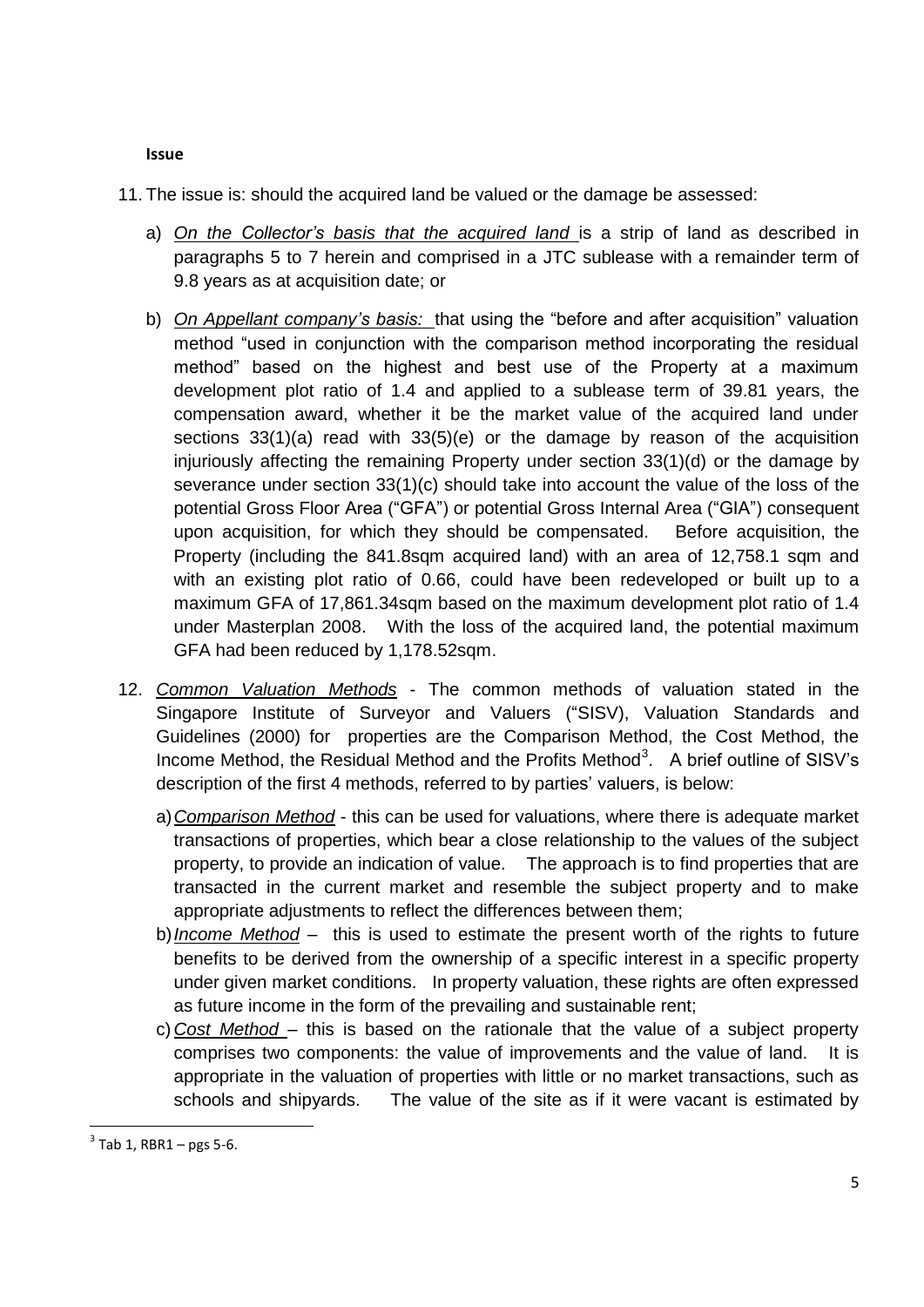using the comparison method. The amount of depreciation or obsolescence is then estimated and deducted from the cost of improvements to arrive at the depreciated replacement or reproduction costs. This is then added to the land value to produce the capital value of the subject property; and

- d) *Residual Method*  this may be used for the valuation of the following types of property: a) A vacant or undeveloped site where planning permission for development has been, or is likely to be, obtained; b) A property with an existing building which has the potential to be upgraded via a change of use or general improvements; c) A property with an existing building, which has no economic value and where planning permission has been, or is likely to be granted for its demolition and replacement. In all three cases, if direct comparables can be obtained, a valuation by comparison would be appropriate. The approach is to estimate the gross development value of the property which is the capital value of the developed or improved site. What remains after the deduction of all costs incurred in the development or improvement is the residual value, which includes the value of the bare site or of the site or building, where the building is to be improved or demolished. This method, even when properly used, is considered to be highly subjective and "unsatisfactory and unreliable" and "susceptible to misuse and manipulation in such a manner as to produce a desired or preconceived result." <sup>4</sup>
- 13. *Valuers and Method of Valuation* As agreed by parties, their valuers gave evidence through "expert witness conferencing." The Collector's main valuer, Quek Kay Wee ("QKW"), used the Income Method or Income Capitalisation Method to value the acquired land. The Appellant company's main valuer, Ms Kwang Heng Lee ("KHL"), used what she called: the "Before and After Acquisition" Method of Valuation "used in conjunction with Comparison Method incorporating Residual Method".
- 14. *Collector's Valuer's Method of Valuation* QKW used the Income Method or income Capitalisation Method to value the acquired land based on the profit rent, which was the difference between the sublease annual land rent payable to JTC by the Appellant company and the annual market land rent as at acquisition date, capitalised over the period that the Appellant company would enjoy the profit rent.<sup>5</sup> He cited some text authorities to support his approach.
- 15. *QKW's use of the Income Method* Using the JTC annual land rent of \$13.06 psm paid by the Appellant company as at acquisition date and the actual JTC posted annual land rent of \$15.66 psm (market land rent) at the same date for lands west of Tuas Road with a plot ratio of 1.4, QKW arrived at a \$2.60 psm difference, which he multiplied by 841.8sqm (area of acquired land) to arrive at a profit rent of \$2,189 per annum. He capitalised this sum over the remainder sublease term of 9.8 years at 6% to arrive at

 $<sup>4</sup>$  Khublall at pg 154 RBOA Tab 8</sup>

<sup>&</sup>lt;sup>5</sup> Quek1 pp 7 para 10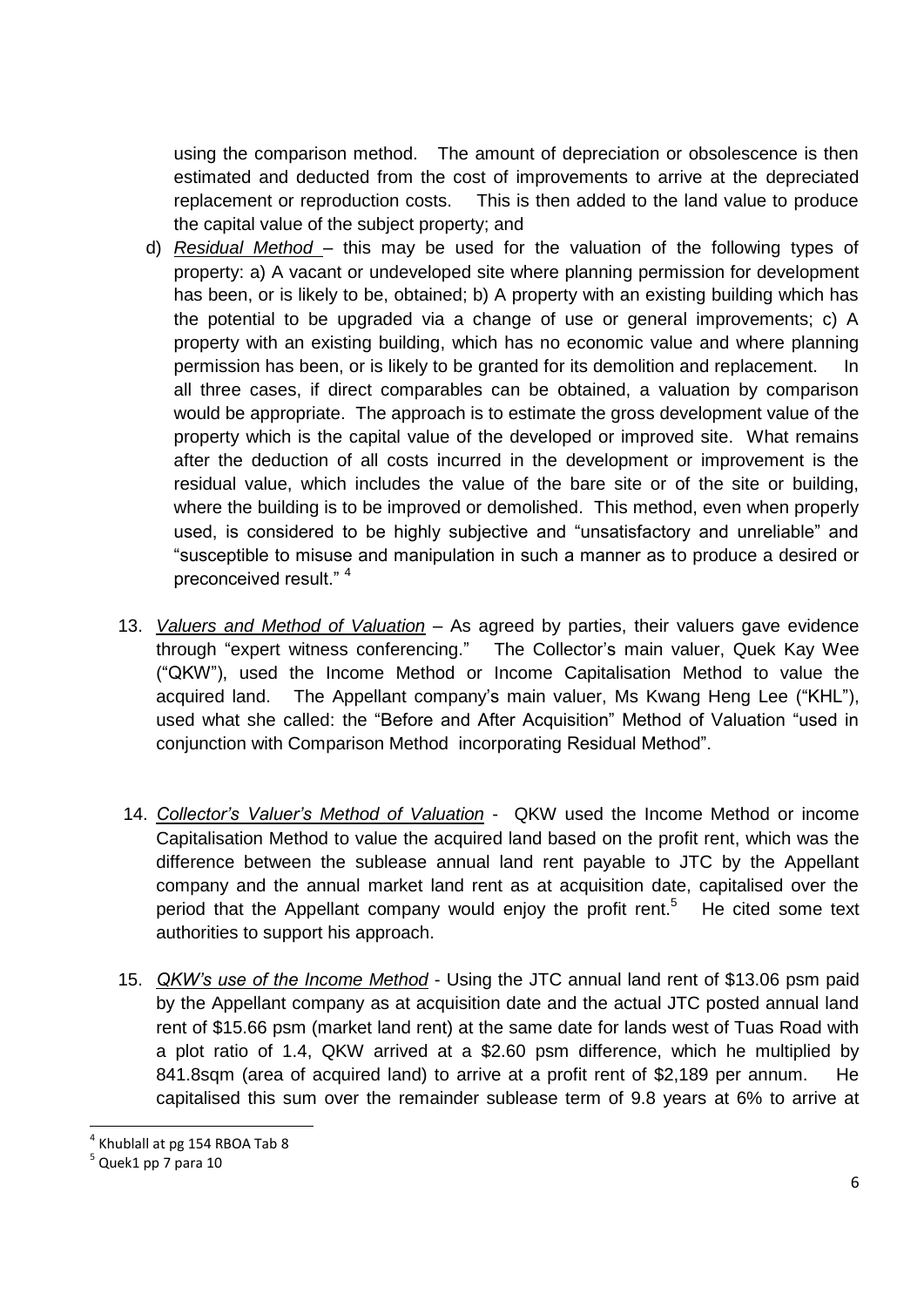\$15,870, which Collector submits is the compensation payable. QKW was of the view that it was not appropriate to calculate the profit rent for a new 30 year sublease, if renewed, because: a) there would be no profit rent then, as JTC would, upon start of any new 30 year sublease, charge the then JTC posted annual land rent (market rate) $^{6}$ , thereby ruling out any profit rent, at the start of the renewed sublease; b) although JTC had confirmed that the Appellant company had met the investment condition for a 30 year renewal, it was indeterminate if the Appellant company would actually renew the sublease, due to breach of covenants in the sublease or otherwise; and c) that there would, in any case, be no issue of profit rent for the acquired land, as the acquired land would then no longer form part of Property to be subleased, upon renewal in October 2020.

- 16. QKW's evidence was that he had applied the Income Method to about 20 part-lot acquisitions<sup>7</sup> and this method was accepted and appropriate. Because of the plot shape, size and length of the frontage of the remaining Property after acquisition, severance of the acquired land from the Property would have a negligible effect on the value of the remaining Property and no further compensation was warranted. Industrialists, when buying JTC properties for industrial use, pay for the actual GFA of an industrial facility as that was income generating. The industrial storage facility was not affected by acquisition. Despite the loss of the peripheral acquired land, the Appellant Company could clearly still carry out their business and they could also be regarded as having made some savings as they would not have to pay annual land rent for the acquired land for the remainder sublease.
- 17. His view was that the Sales Comparison Method was not suitable as there was a dearth of sales transactions for small narrow strips of industrial land next to a road, there being no demand for such land. The Residual Method was also not suitable as the acquired land could not be developed independently, it was within the green and road buffers and there were sublease usage restrictions on use of open land.
- 18. *Appellant Company's arguments against the Income Method* The Appellant Company submits that the Income method is only appropriate where there are "prevailing and sustainable" rents that can be maintained at a certain level over a period of time. Even if the market rent was rightly set at JTC's posted annual land rate, which was disputed, JTC land rates fluctuated and were not predictable, hence QKW could not assume that rental rates would be prevailing and sustainable. The JTC market land rent had increased in 2012 relative to 2011 and 2010. The profit rent valuation method could not be used to value the acquired land because there were no sustainable rental rates to form the basis for its valuation. The Appellant Company's argument is incorrect, as it would make all future estimates unsustainable. The method, in referring to the

 $^6$  Tab 1, RBR1 -pg 18 at 4.3.3.1

<sup>&</sup>lt;sup>7</sup> NE 21 Jan 2014 21:22:24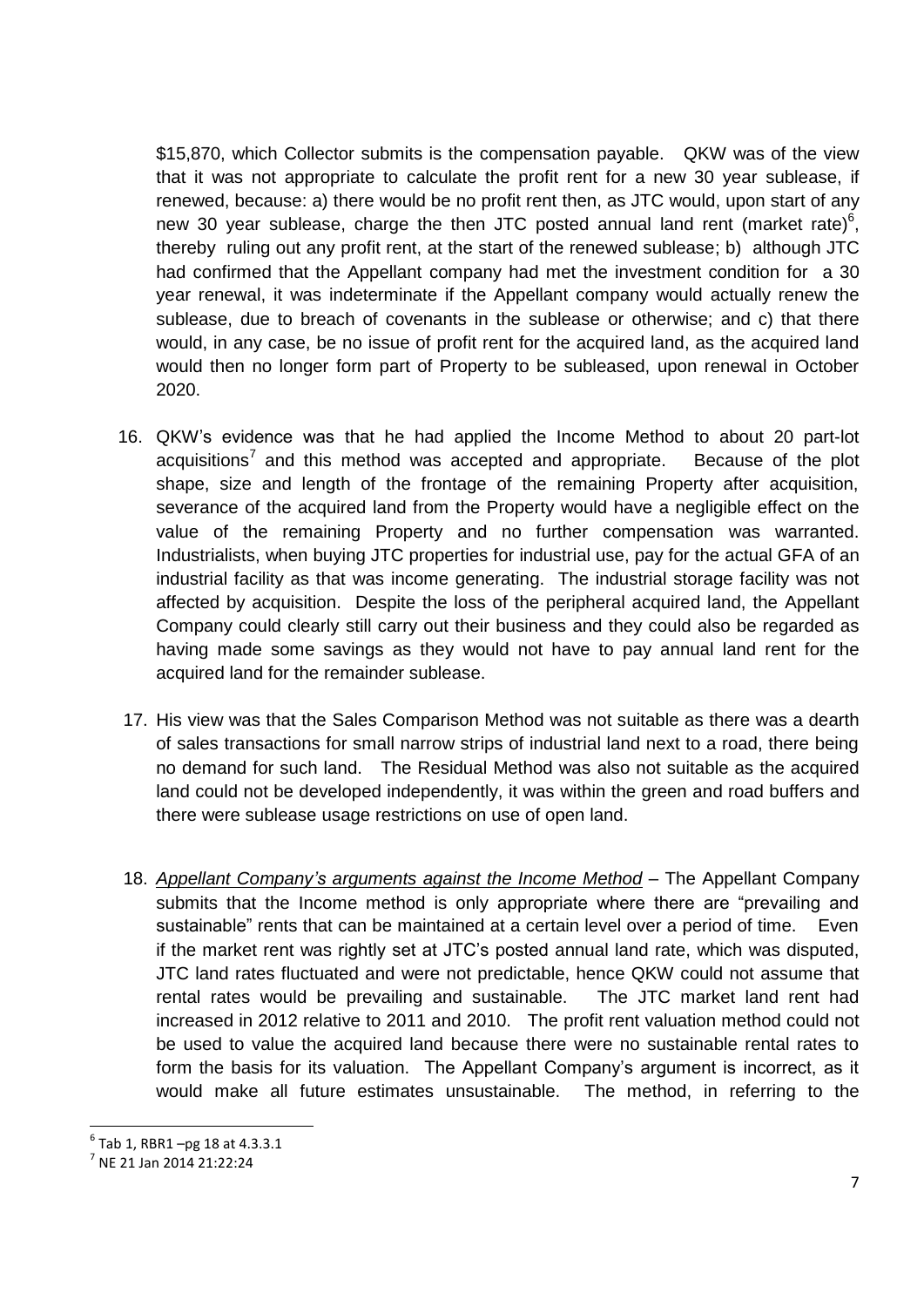"prevailing and sustainable rents," referred to the rents prevailing at the relevant time, which in the instant case, was the acquisition date, provided that such rents could be reasonably regarded as sustainable over the remaining sublease period.

- 19. The Appellant Company also submitted that Collector could not, on the one hand, assert that the acquired land, being a strip of land with a green buffer, had no development potential, and yet use the Income Method to assert that the acquired land could be regarded as income generating and could earn the same rental profits as the rest of the land comprised in the Property. This would seem to stem from a misunderstanding of the use of the Income Method. It was not disputed that the annual land rent psm due to JTC was for all the land comprised in the Property, including the acquired land.
- 20. *Alleged Premium over JTC posted land rent* The Appellant Company, in their Closing Submission, say that the use of JTC's posted annual land rent as the market rate was unrealistic and failed to recognise the market premium paid in the secondary market over and above JTC's posted land rent. KHL's evidence was that from November 2011 to August 2012, JTC's tender of vacant industrial land sites in Tuas South locality had attracted tendered bids, that were higher than JTC's posted land rent and that demand for industrial land had increased<sup>8</sup>. This point had earlier been addressed in Collector's Opening Submission, when it was stated the data in KHL's first affidavit, <sup>9</sup> related to land rent of properties under a different scheme (the Price Quality Tender) ("PQT") as indicated in the respective values under the "Plot Code" column in KHL-9. QKW had in his  $2^{nd}$  affidavit made on 10 September 2013,<sup>10</sup> clarified that the acquired land came under the Open Land Application Scheme ("OLAS"), which required lessees to commit to a minimum investment sum on new factory buildings, plant and machinery before a lease was granted, which sum could be fairly significant. The PQT had no such investment criteria and enjoyed an annual rent escalation cap of 3% providing a lessee with certainty, whilst under the OLAS; the land rent revision (although capped at 5%) fluctuated depending on market conditions. These 2 differences explained why industrialists under the PQT scheme were prepared to pay higher initial land rents.
- 21*. Appellant's Method of Valuation -* KHL termed her valuation method as the "Before and After Acquisition" Method of Valuation "used in conjunction with Comparison Method incorporating Residual Method" based on the "highest and best use" or ("potential gross floor area") or maximum allowable plot ratio". The Appellant's Closing Submission described KHL's method as: a) in the first stage, the Property with land area of 12, 758.1 sqm was valued at Plot ratio 1.4; b) in the second stage, the Property minus the acquired land and with land area of 11,916.3 was valued at Plot ratio 1.4; and c) in the final stage, (b) was deducted from (a) to arrive at the value of the acquired land. This was repeated

<sup>8</sup> Appellant's Closing Submission Paras 63-66

 $^9$  KHL-1, KHL 9

 $10$  QKW-2, Para 25(b)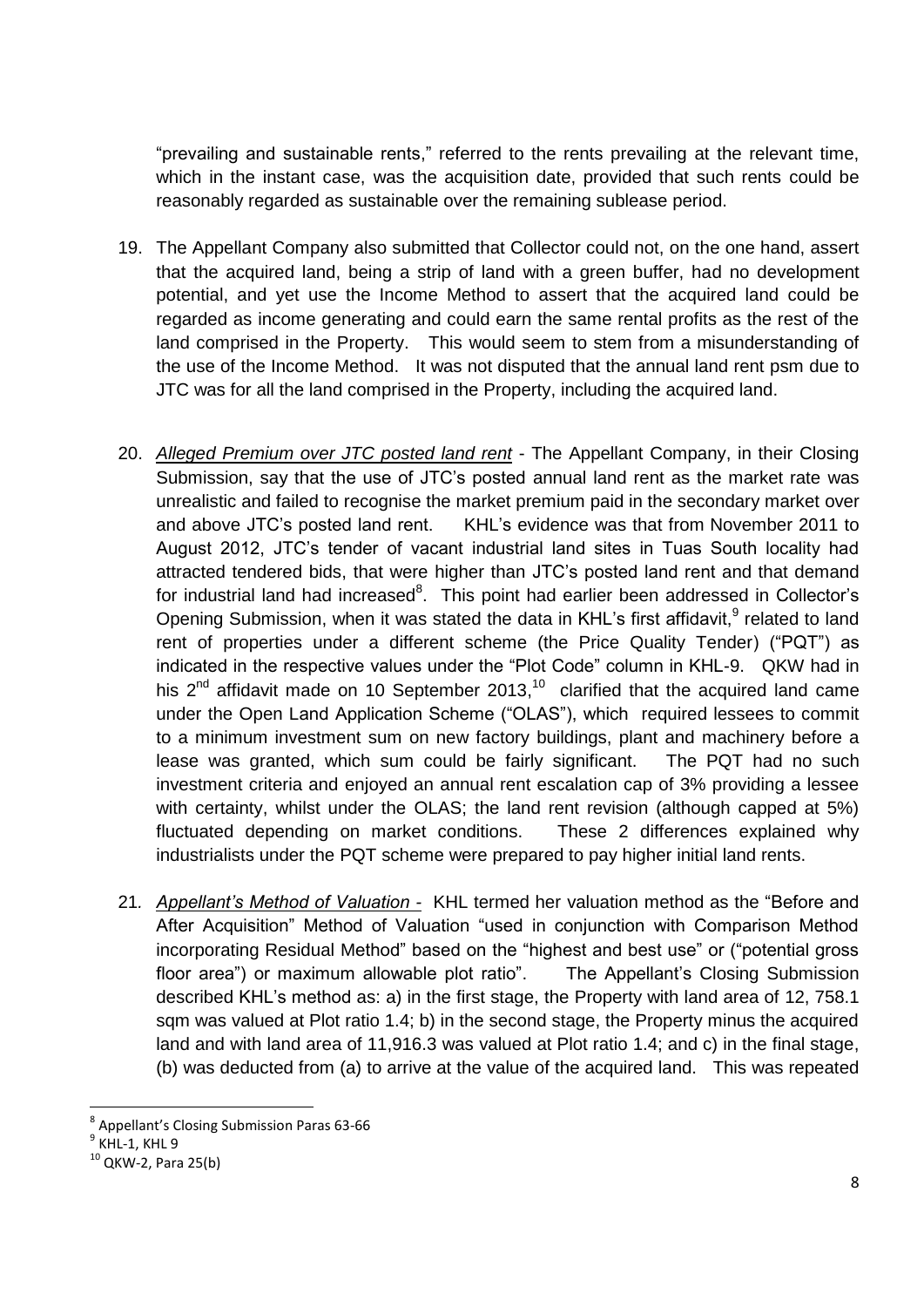using the existing plot ratio of 0.66. KHL made her calculations on the basis of a 39.81 year sublease interest in the Property.

- 22. In essence, KHL in her  $3^{rd}$  affidavit<sup>11</sup> made on 18 November 2013 at KHL-19 did the following:
	- a) Listed her 10 sales comparables using their sales prices as evidence of the market value of these properties all with an approved plot ratio of 1.4;
	- b) Calculated the depreciated value of the buildings/structures for each of the 10 sales comparables;
	- c) Deducted (b) from (a) for each of her 10 sales comparables to arrive at the value of the land (without the buildings/structures);
	- d) Divided her result at (c) by the land area for each of her 10 sales comparables to arrive at the dollar value per square foot ("\$psf") for the land area;
	- e) Adjusted the result at (d) by taking into account differences in the 10 sales comparables relative to the Property only for remaining lease term, land size, date of contract with no adjustment made for location except for one sales comparable, to work out the adjusted value \$psf on land by taking into account the plot ratio of 1.4 for each of her 10 comparables; selected the adjusted values of the best 4 out of the 10 sales comparables (with no reason given) and used their average adjusted value \$psf multiplied by the area of the subject Property before acquisition to calculate the open market value of the Property before acquisition; and
	- f) repeated process (e) above for the Property *after acquisition,* to arrive at its open market value.

Whilst this method yielded a valuation figure of \$1,040,000, the Appellant Company said that they were claiming only \$980,000. These workings based on a maximum development plot ratio of 1.4 was used to justify their claim of \$980,000 as being either the market value of the acquired land within the meaning of sections 33(1)(a) read with 33(5)(e) of the Act or the damage sustained by reason of the effect of injurious affection and/or upon severance under sections 33(1)(d) and/or 33(1)(c) of the Act. KHL then repeated the whole process based on the existing plot ratio of 0.66 for the subject property<sup>12</sup> to obtain a figure of \$340,000.

23. In KHL's 3<sup>rd</sup> affidavit, at para 47, she said that when she applied the "Residual Method", "I estimated the gross development value of the property which is the capital value of the development or improved site. What remained after the deduction of costs incurred in the development or improvement is the "residual value", under which I took into account the value of the bare site." This statement is contrary to what KHL actually did, as outlined in paragraph 22. There was confusion relating to the residual method, which is a "prospective approach" used to ascertain the maximum price that a potential

 $^{11}$  KHL3, KHL 19

<sup>12</sup> KHL3- KHL20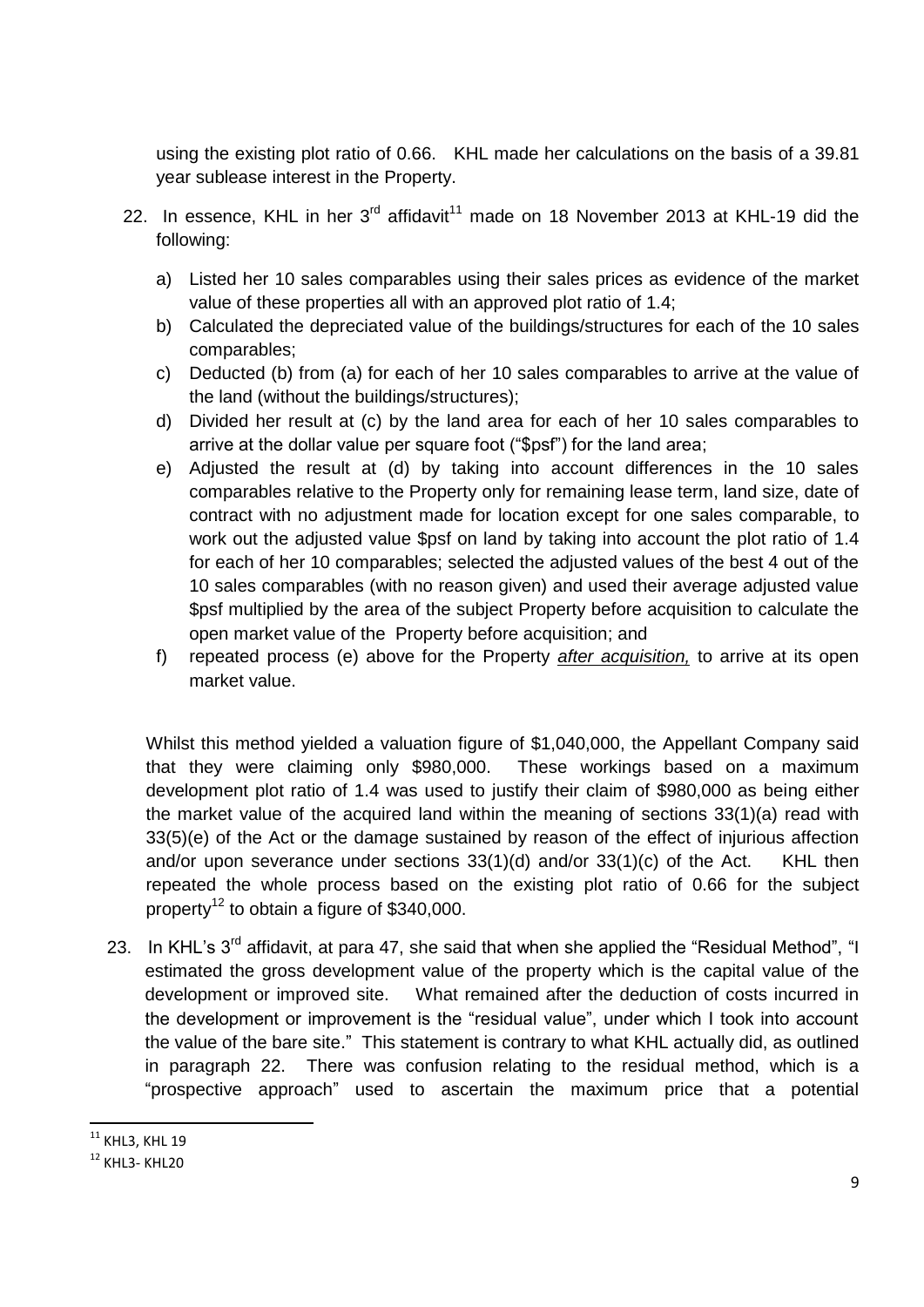developer/buyer might be willing to pay for land bearing in mind his plans for its development/improvement based on its highest and best use. What she characterised as "the deduction of costs incurred in the development or improvement", which should be an estimate and therefore prospective, was actually her calculation of the depreciated value of the buildings in each of her 10 sales comparables. Her calculations at KHL-19 and 20 show that contrary to what she says, she had, in effect, reversed the steps in the cost method (paragraph 12(c) above) by: a) purportedly valuing the Property on an "as is where is" basis by looking at her 10 sales comparables; b) calculating the depreciated values of the building in her 10 sales comparables; and then c) deducting (b) from (a) to arrive at the value of the "bare land" comprised in the property. In so doing, KHL had assumed that depreciated building values were equivalent to the market value of buildings, thereby, in effect, overvaluing the land by undervaluing the buildings thereon. As pointed out by QKW, this assumption was incorrect as the market value of a building could go up or down depending on demand or supply whilst the depreciated value of a building could only decrease. $^{13}$ 

- 24. KHL admitted on the  $1<sup>st</sup>$  day of witness conferencing that her valuation method had not been used before<sup>14</sup> and that she was, herself, applying this method for the first time<sup>15</sup>. On the  $2<sup>nd</sup>$  day, she admitted that there was no professional text verifying the validity of her approach<sup>16</sup>. Although KHL claimed that she had followed the "Before and After" sales comparison approach in the case of *Tan Kok Wah Dennis Christopher & Ong Bee Poh Michelle v Collector of Land Revenue, AB 2011.026 ("Dennis Tan"*), she finally admitted that she actually "took a few parts from the residual method and a few parts from Dennis Tan's case.... and put them together"<sup>17</sup> This was not highlighted in the Appellant's and KHL's valuation report, affidavits, opening submissions and Agreed List (AL1-17) filed for this appeal. She admitted that "basically, I use the word "residual method" because I look at the residual land value."<sup>18</sup>
- 25. The Board rejects the use of KHL's method of valuation for the acquired land, which is without precedent, flawed and wrong. The Board further notes the following:
	- a) KHL did not explain her choice of 10 sales comparables or detail the use of each of the industrial facilities. By not making any adjustment for their specific industrial uses, she was disregarding the differences in value for different types of industrial facilities. KHL's analysis is contrary to reality in that it wrongly assumed that the difference between the price paid for an industrial property comprised in a sublease and the depreciated building value was attributable purely to land, ignoring other considerations of a buyer such as "the readiness of the factory for the continuity of

<sup>13</sup> NE 23 Jan 2014 132:3-20

<sup>14</sup> NE 21 Jan 2014 126:15:25

<sup>15</sup> NE 21 Jan 2014 128:12:28

<sup>16</sup> NE 22 Jan 2014 32:18:29

<sup>17</sup> NE 22 Jan 2014 69:10:26

<sup>18</sup> NE 22 Jan 2014 58:4 – 59:20.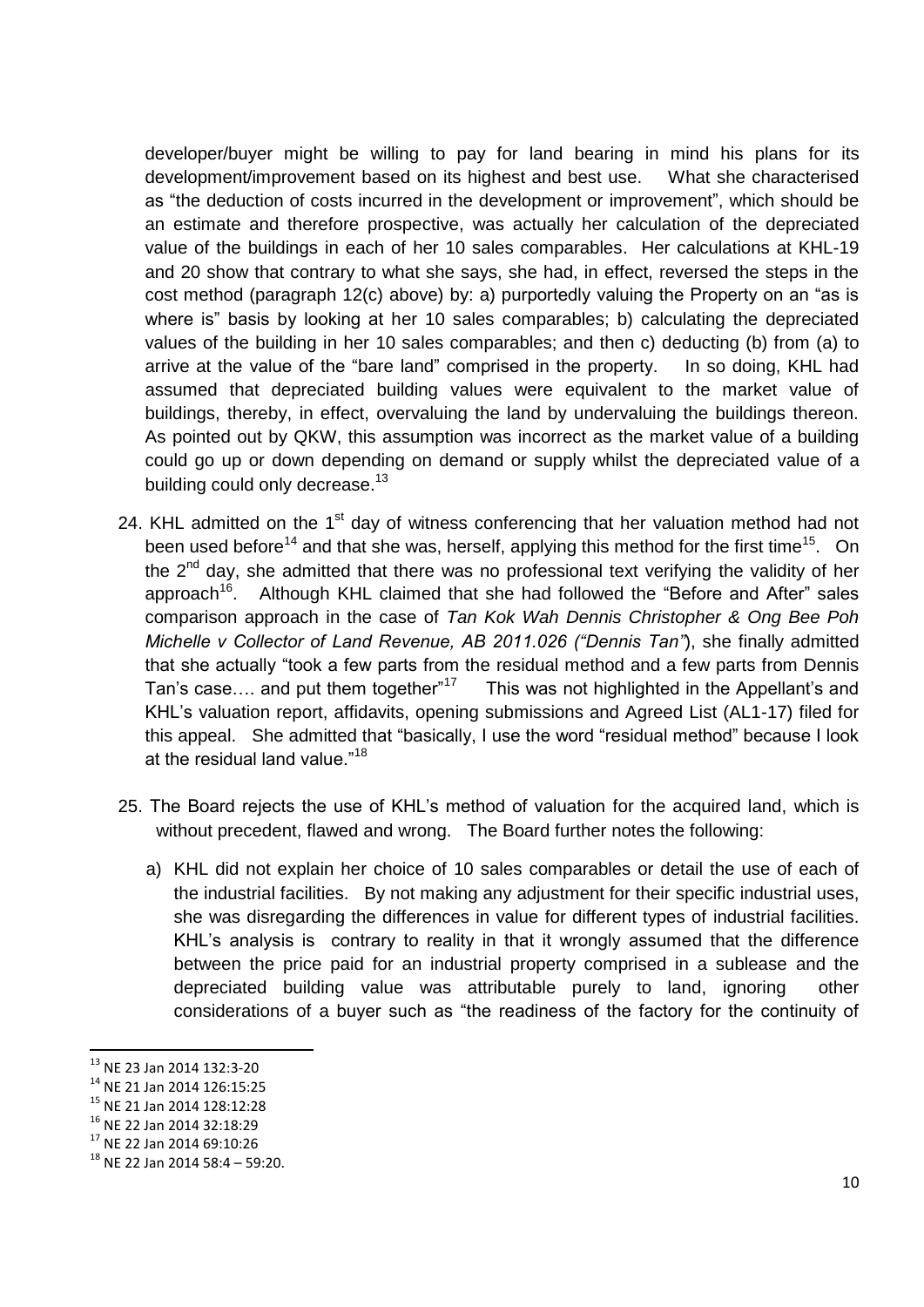their business, the suitability of the factory for their operations, the specifications of the factory (eg power loading capacity), the fulfilment of investment criteria and the certainty of an extension of the lease.<sup>19</sup>" The SISV Guidelines (2000) from paragraphs 4.5.2.5 onwards, states that industrial property unlike certain other property types like office space, were less homogenous and modular in usage. A general knowledge of the various industrial uses and their respective industry space requirement was essential as this usually determined the extent of floor area for each type of usage. As a result of this dissimilarity, values of any 2 properties could also differ despite the fact that their floor areas were comparable. Physical conditions, utility connections and types of fixtures and fittings must be noted with appropriate adjustments made. The transacted price might sometimes also include the value of plant and machinery, which should be excluded because they do not form part of the immovable property.

- b) *Shapiro, Mackmin and Sams, Modern Methods of Valuation (11th ed., 2013) at page 328 states:* "The rent for this type of property [ie industrial premises] is based on a rent per sqm of gross internal area" and at page 331, "Valuations of industrial premises are usually based on the GIA [gross internal area]". It must be noted that QKW had produced 5 advertisements for sale or rental of JTC properties to show that the advertisements, whilst sometimes stating land area, focused on the gross GFA and specifications of the factories with asking prices stated in absolute amounts or on a per sqm of the GFA. Collector's position was that "an industrialist pays for the useable floor space and the specifications that the factory building on the land offers, and is not overly concerned with differences in land area so long as industrial operations are not impeded.
- c) KHL's method derived values ranging from \$1 to \$406 psf on land, which one would not normally see. It also brings into question, whether one or some of the comparables should have been selected in the first place. KHL was also unable to explain the choice of her four best comparables. $^{20}$
- d) Despite the Appellant company's argument that they would suffer a loss, should the land or building be redeveloped if the potential maximum GFA be reduced by 1,178.52sqm and that they should therefore be compensated for the value of the loss of the potential GFA at \$980,000, this being either the market value of the acquired land under sections 33(1)(a) read with 33(5)(e) or the damage to the remaining Property occasioned by injurious affection and/or the severance of the acquired land under sections 33(1)(d) and/or 33(1)(c), there was no evidence of development  $plan<sup>21</sup>$ . . It is speculative for the Appellant company to say that they have suffered a loss, where the remainder sublease term is only 9.8 years with a renewal option for 30

 $19$  QKW 2 – pg 17, para 25(d)

 $20$  NE 21 Jan 2014 129:29 - 133:5.

 $21$  NE 24 Jan 2014 20:15:18, where Mr Lopez admits that it would not make commercial sense to develop unless the current sublease is renewed in 2020 for a further term of 30 years.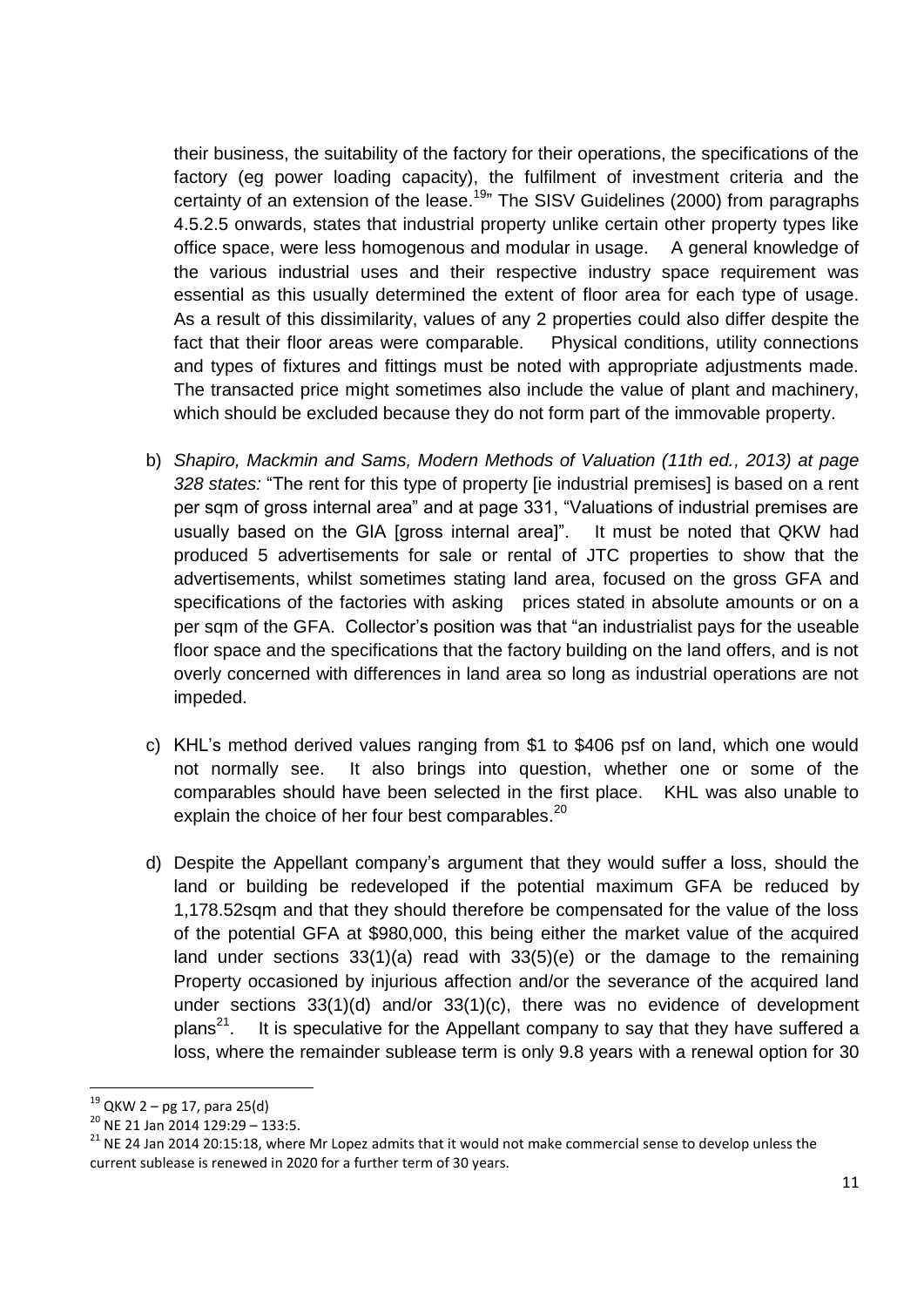years yet to be exercised, and where the Appellant company had already spent over \$7 million refurbishing the industrial storage facility and ancillary facilities after their January 2010 purchase.

- e) The Appellant Company's interest in the sublease was, at acquisition date, only a remainder term of 9.8 years, albeit with a renewal option of 30 years. Unlike a case, where a JTC sub-lessee had paid the entire consideration for a subleasehold interest upfront at the time the lease was granted and who should therefore be compensated accordingly, the Appellant Company, as sub-lessee paying JTC annual rent, cannot be compensated on a similar basis.
- f) KHL also did not do any cost-benefit analysis, despite agreeing that a reasonable person considering whether to make use of the potential GFA to increase the size of the industrial facility, would calculate how much income he could earn from the additional inbuilt GFA and also take into account the construction cost to build that additional GFA, the business disruption cost, the financing cost, the necessary professional fees and other associated costs in order to derive the net benefit of building the additional GFA. $^{22}$  There was no evidence that there would be a net benefit and not a net loss should the land be developed; and
- g) KHL, in her oral evidence, acknowledged that she had omitted some key steps used by the valuer in *Dennis Tan's* case. It must also be noted that in *Dennis Tan's* case, the acquired land was freehold garden land comprised in a landed terrace house property, for which the land owner had paid full consideration upfront in his purchase price. The valuation was done on an "as is where is" basis. KHL's valuation of the acquired land in this instant case was not on an "as is where is" basis but on the assumption that the land could be developed to its highest and best use based on its maximum plot ration of 1.4. As stated in subparagraph (a) above, industrial property is wholly different from residential property.
- 26. Parties had agreed that KHL would make a  $3<sup>rd</sup>$  affidavit for use at the hearing and would not use her first 2 affidavits.
- 27. *Alternative Claim for \$980,000 as "damage sustained by reason of the effect of injurious affection and/or severance …. on the Appellant company's remaining land" under section 33(1) of the Act* - The Appellant company claims in the alternative for \$980,000 as the amount of damage quantified under sections 33(1)(d) and/or 33(1)(c) of the Act, being "damage sustained by reason of the effect of injurious affection and/or severance …. on the Appellant company's remaining land". With the loss of the acquired land, the Appellant company, should they choose to redevelop the remainder of the Property to its maximum plot ratio of 1.4, would realise less than their desired returns in the value of \$980,000. This claim fails for the reasons in paragraph 25 above. Seen in perspective,

<sup>&</sup>lt;sup>22</sup> NE 22 Jan 2014 44:5:27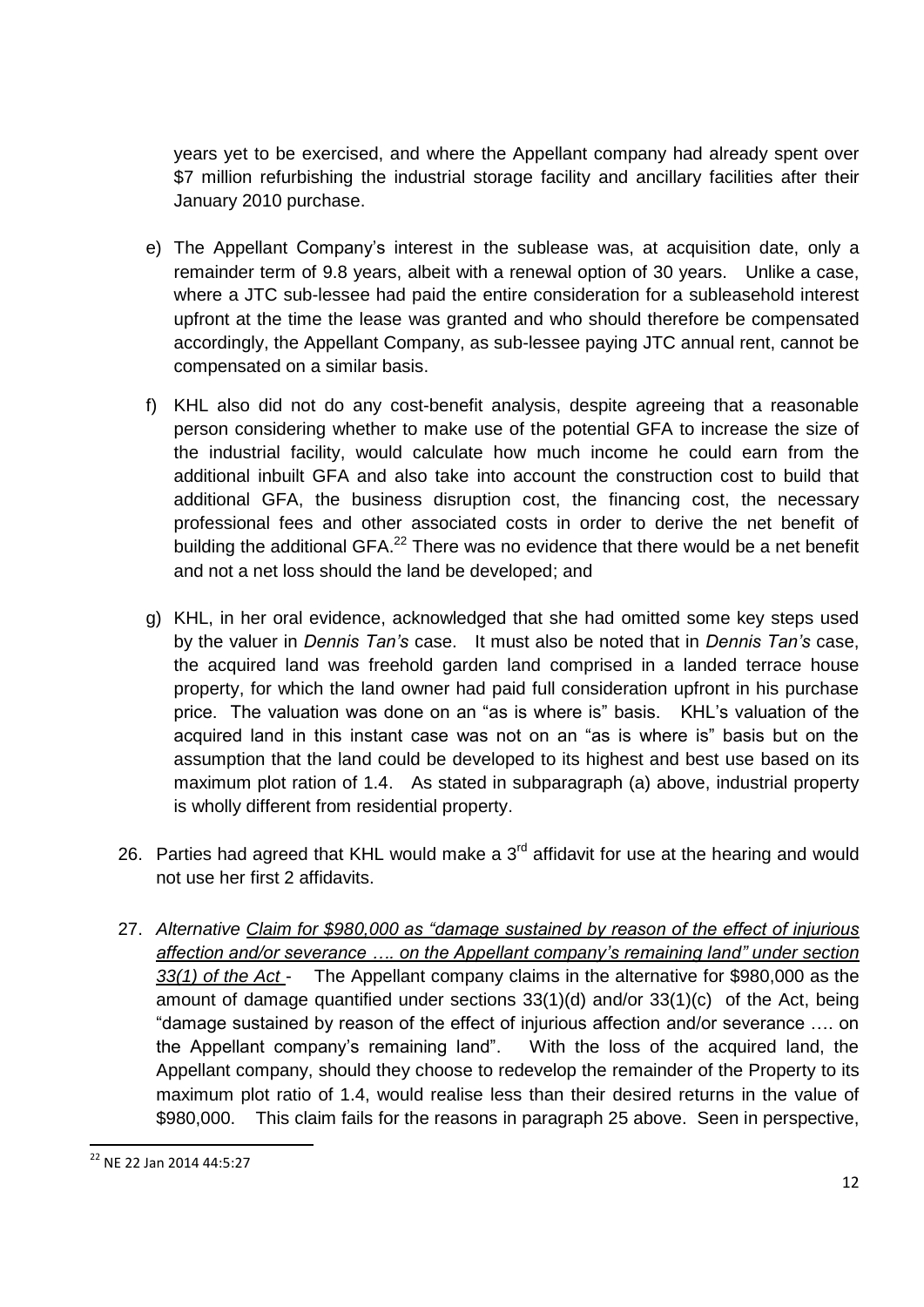what the Appellant Company has "lost" is a strip of land fronting the Property, where there were car park lots, planter boxes and trees, for which LTA has provided reinstatement at LTA's cost and for which Collector had provided compensation. The existing detached industrial facility remains unaffected on the remaining 93.4% of the Property and continues to generate income for the Appellant Company. The Board accepts that valuations of industrial premises are generally based on the actual GFA. $^{23}$ 

28. The Board finds that the Appellant Company has not proved that the Collector did not use the appropriate method or that the Collector's method was used wrongly or that the Appellant Company's method is the appropriate method. The Board confirms the Collector's market value award of \$15,870 for the acquired land.

#### 29. *Appellant Company's other claim*s:

- *a)* Loss of 14 palm trees, turfing and designed landscape( shrubs and flowering);
- *b)* Expenses for additional cleaner for 5 years (estimated public works construction period);
- *c)* Costs of additional security guard services at the entrance guard house;
- *d)* Maintenance costs of the additional and/or newly installed structures, utilities, services and equipment; and
- *e)* Costs of erecting auto-barrier with intercom and CCTV at entrance of staff visitor car park.

*Loss of 14 palm trees, turfing and designed landscape (shrubs and flowering)* - The Collector did not dispute that in principle, these claims were compensable as injurious affection to "other property" under section 33(1)(d) of the Act but submitted that the Appellant Company had failed to prove the sums claimed. The Appellant Company claimed \$1,200 per palm tree for a total of \$16,800 based on a quotation from a company that had earlier given the Collector a quotation of \$450 per palm tree for a total of \$6,300. The Appellant Company, although maintaining that the price of \$1,200 per palm tree was for a grown palm tree, as were the palm trees on the acquired land, did not provide evidence to account for the price difference in the two quotations. As for the claim for turfing costs at \$4,000, there was no evidence to show that sum was spent wholly for turfing the acquired land and that it had not also been used for turfing the other areas and if so, which areas or amounts were involved. Although the Appellant company also claimed \$1,867 as compensation for the "shrubs and flowering in the 10 planter boxes, there was no evidence to prove that the Collector's \$8,800 compensation for this item was not adequate. The Board rejects this claim by the Appellant Company.

<sup>&</sup>lt;sup>23</sup> Shapiro, Mackmin and Sams, Modern Methods of Valuation (11<sup>th</sup> ed, 2013).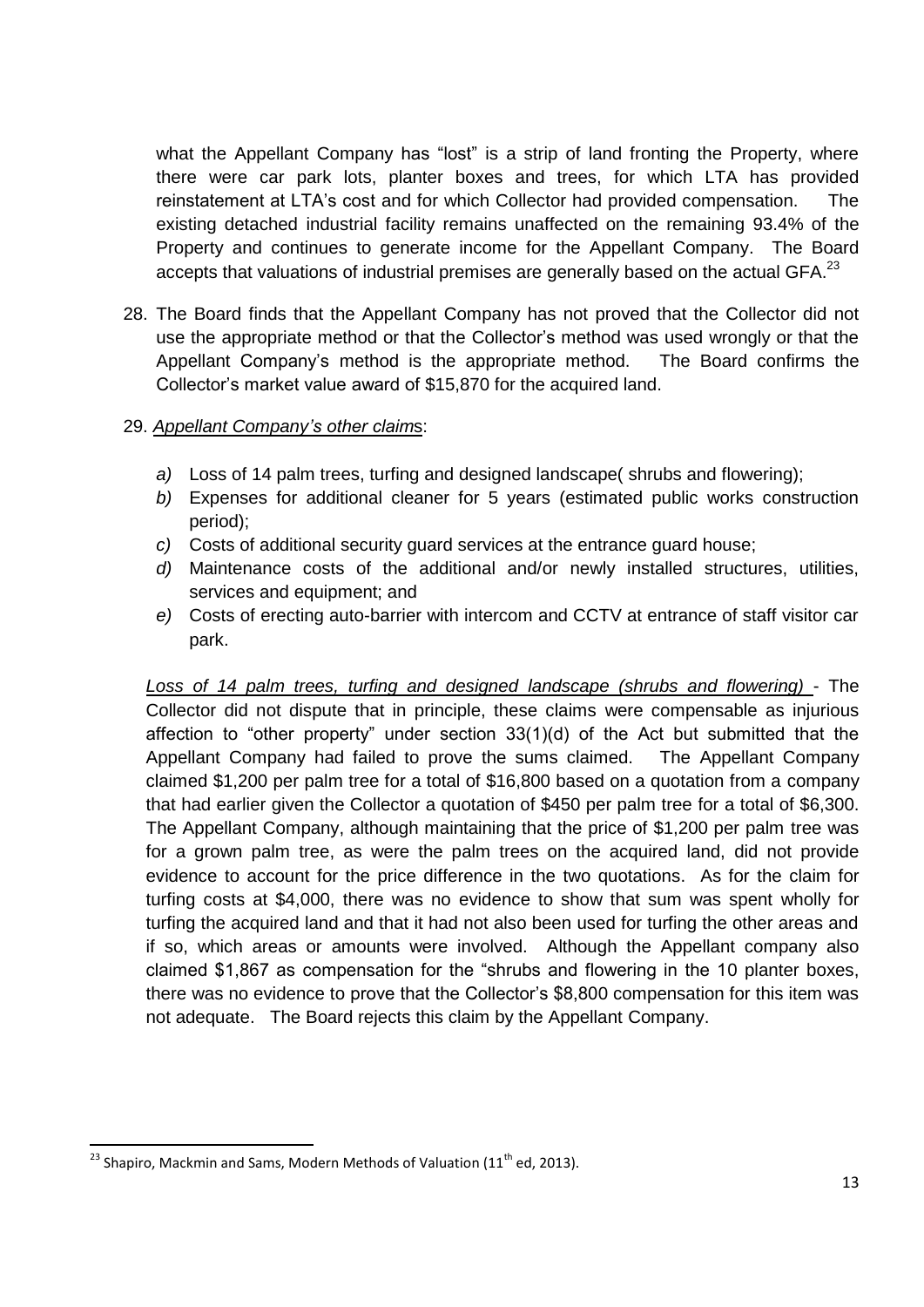- 30. *Expenses for an additional cleaner at \$65,948.00, additional security guard services at \$774,686.00 and maintenance costs for additional and/or newly installed structure, utilities, services and equipment at \$25,361.00 ("maintenance and staff costs") -* The issue is whether such costs are compensable under section 33(1) of the Act. In 1973, the Act was amended to disallow a claim for compensation based on "the damage ……… sustained by the person interested ….. by reason of the acquisition injuriously affecting .........his actual earnings."<sup>24</sup> The term "his actual earnings" was removed from the Act. It was then explained in Parliament that "the actual earnings of a person affected by acquisition of his land shall be disregarded by the Board in assessing compensation for the land acquired." The Appellant Company have argued that the 1973 amendments only sought to disallow claims for compensation based on reduced revenues but not claims for compensation based on increased costs.
- 31. The Board is of the view that the term "actual earnings" means earnings after deducting costs from revenue. The Act was amended to remove the term "actual earnings", which term must mean the substantive earnings after taking into account revenues less costs. The removal of the term "actual earnings" must be interpreted in light of the wording in section 33(1), which is an exhaustive list of all matters that can be considered in a compensation claim. The Court of Appeal in the case of *Ng Boo Tan v Collector of Land Revenue [2002] 2 SLR (R) 633* stated that the phrase "and no others" in section 33(1) of the Act "*reveals Parliament's intention to set out a fully comprehensive and exhaustive list of matters to be considered in determining compensation for land acquisition…*" The Board is of the view that the maintenance and staff costs of the Appellant are not compensable under the Act as such items relate to and affect "actual earnings."
- 32. Apart from the clear intent of the amendment, it would also be a highly speculative exercise to attempt to estimate increased costs in future, which the Appellants in this case, have projected not only for the remaining 9.8 years of the sublease but also for another 30 years, on the assumption that they would be renewing the sublease.
- 33. In light of the Board's decision, there is no need to go further into the Appellant company's alleged claims for the costs of an additional cleaner to clean the dust during 5 years of construction for the MRT station, the costs of additional security guards at the entrance guardhouse and the maintenance costs of the additional and/or newly acquired structures, utilities, services and equipment for 39.8 years from acquisition date. Nonetheless the Board notes that:
	- a) evidence was not produced to show dust pollution<sup>25</sup> or that the services of a cleaner at

<sup>&</sup>lt;sup>24</sup> Prior to the 1973 amendment, section  $33(1)(d)$  was:

 $"33. - (1)$  In determining the amount of compensation to be awarded for land acquired under this Act, the Board shall take into consideration the following matters and no others, namely: …

<sup>(</sup>d) the damage, if any, sustained by the person interested at the time of the Collector's taking possession of the land by reason of the acquisition injuriously affecting his other property, whether movable or immovable or his actual earnings." <sup>25</sup> NE 24 Jan 2014 11:12:14 and 11:15:27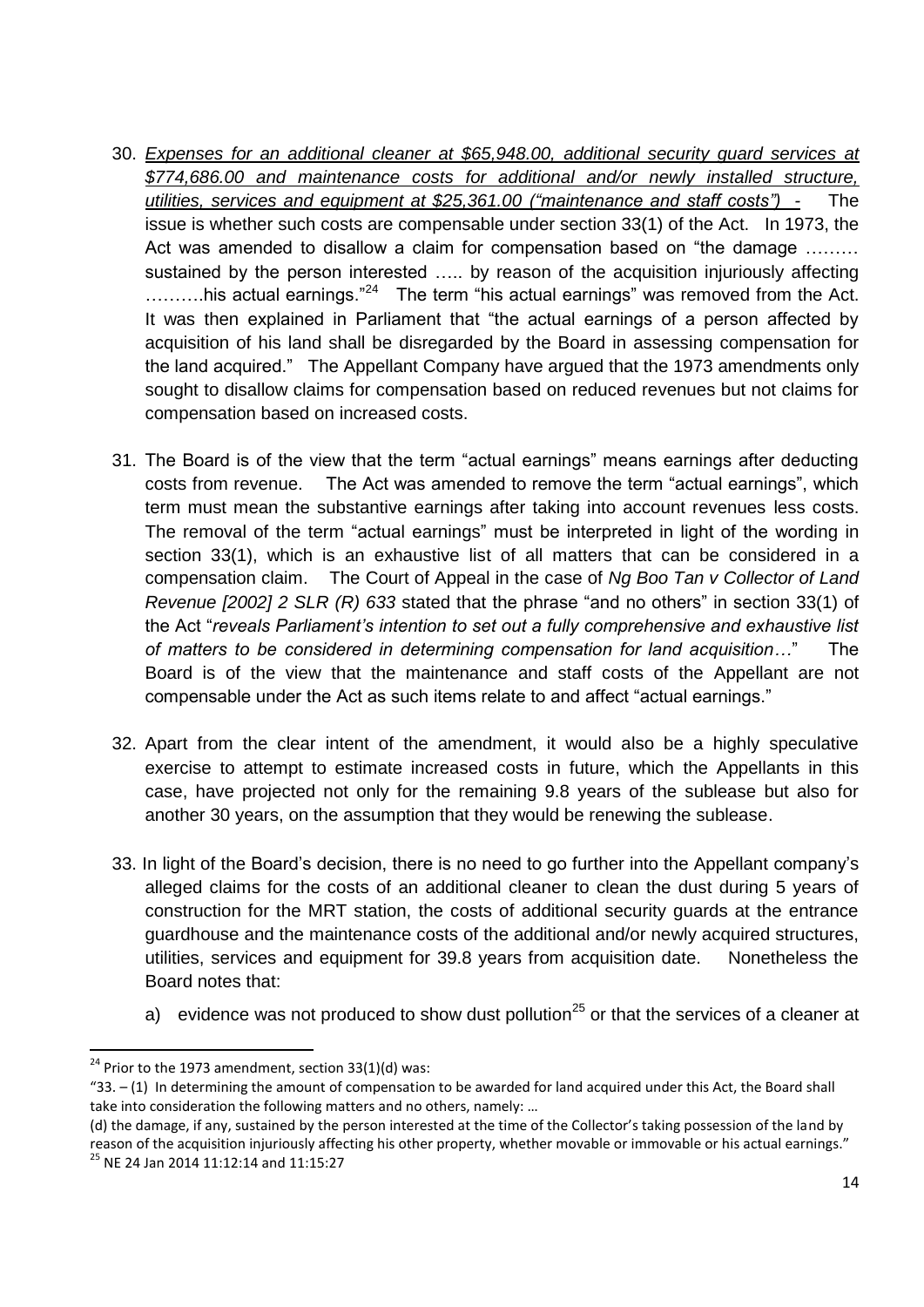\$65,948.00 would be wholly for dealing with dust pollution<sup>26</sup> beyond a statement by the Managing Director of the Appellant Company at the hearing that there was dust blowing in from the entrance and exit. Despite saying that they had already hired a cleaner, there was no evidence and indeed he, in his court evidence, contradicted himself when he identified a different person to be the cleaner instead of the person, whose payslip he had exhibited in his affidavit; $^{27}$ 

- b) evidence was not produced to show the need to hire a security guard at the entrance guardhouse on weekdays at \$774,686.00 for 39.8 years from date of acquisition. Before the acquisition, the Appellant Company did not have a weekday day security guard and according to them, their receptionist would monitor the CCTV coverage for the combined entrance/exit but she would not be able to do so, thereafter as there was now a separate entrance and exit, albeit also monitored via CCTV. The two quotations in the Managing Director's affidavit were for daily night security guard services<sup>28</sup> and daily night security quard services or day security guard service on Mondays to Sundays and public holidays<sup>29</sup>. Although the error in the 1<sup>st</sup> quotation was attributed to a "typo error", no proof of this was given<sup>30</sup>.
- c) evidence was not provided to show the difference, if any, between what the Appellant company were already paying for maintenance of their existing facilities before acquisition and what they would be paying for the new or additional equipment provided by LTA and the \$25,361 maintenance costs claimed by the Appellants for the additional and/or newly installed structures for the next 39.8 years. These quotations had not been followed upon by the Appellant company; and
- d) The Appellant Company had failed to show that post-acquisition, there was a need for them to erect an auto-barrier with intercom and CCTV at the entrance of the staff/visitor car park. The Board finds that based on the evidence, the traffic arrangements post-acquisition would be more orderly and safer with transport vehicles and heavy vehicles being prevented from turning into the car park area $^{31}$ . The evidence of Mr Chong from LTA on this was not challenged by the Appellants<sup>32</sup> and whilst the Managing Director raised a new point in his evidence before the Board that an auto-barrier was necessary to prevent vehicles from turning into the Property's front driveway to use it as a shortcut, he admitted that he had not raised this before and that it was "a new thing which I am seeing now". $33$  The Appellant Company had not installed an auto-barrier<sup>34</sup>.

<sup>&</sup>lt;sup>26</sup> NE 24 Jan 2014 12:7-9

<sup>27</sup> NE 24 Jan 2014 14:5-29, 14:14-29, 47:31-32, 14-4-29

<sup>&</sup>lt;sup>28</sup> Lopez at pp 307

<sup>29</sup> Lopez at pp 308, NE 24 Jun 2014 17:32-18:5

<sup>30</sup> NE 24 Jan 2014 14:30 – 15:19, 18:6-8, 16:30 – 17-31

<sup>31</sup> NE 24 Jan 2014 31:7-22

<sup>32</sup> NE 24 Jan 2014 58:17-26

<sup>&</sup>lt;sup>33</sup> NE 24 Jan 2014 25:20

<sup>&</sup>lt;sup>34</sup> NE 24 Jan 2014 25:26-27, 51:14-18